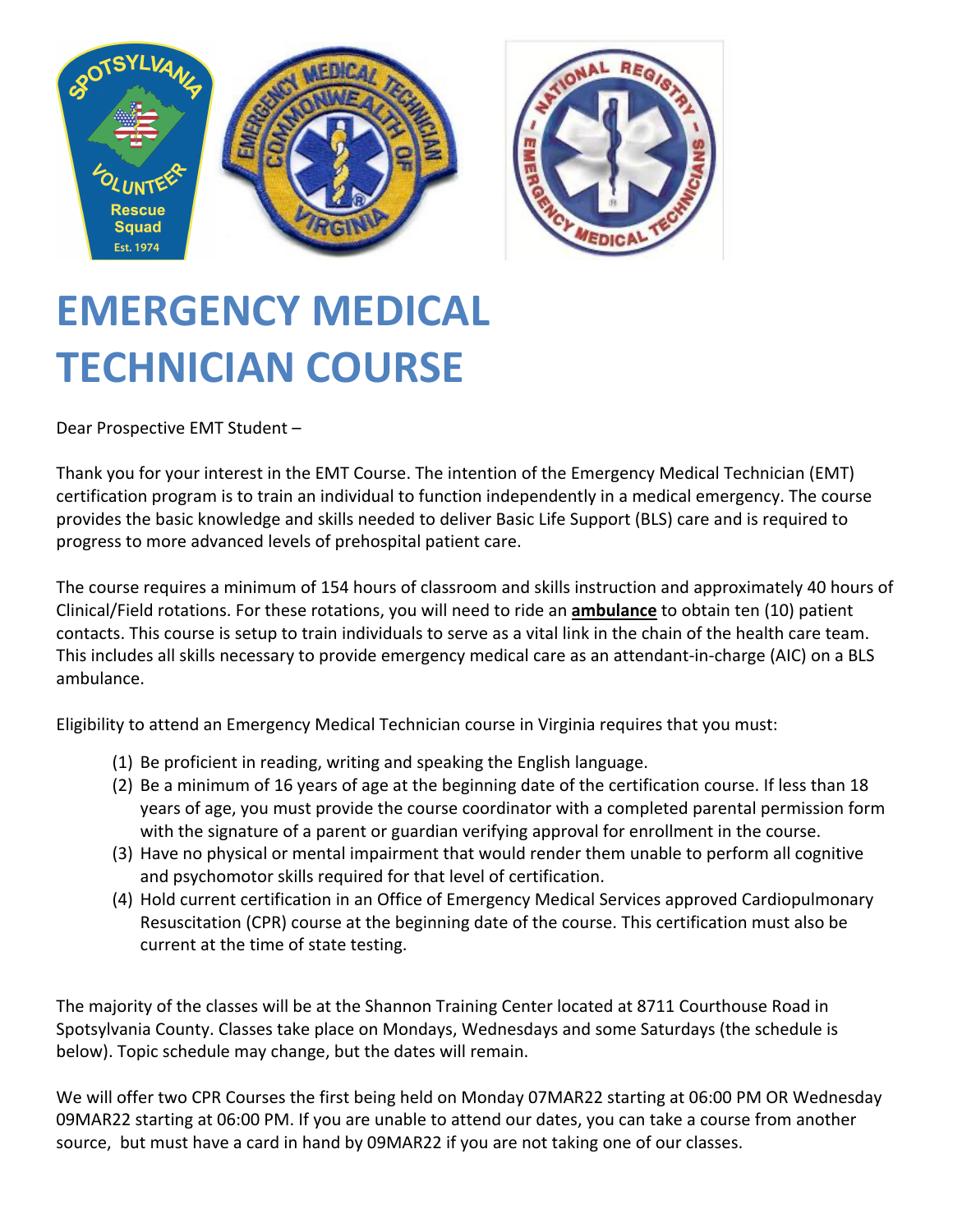The current CPR courses, which are acceptable by the Virginia Office of EMS to meet the standard, are:

- American Heart Association Basic Cardiac Life Support "Healthcare Provider"
- American Red Cross "CPR/AED for the Professional Rescuer and Healthcare Provider" or CPR/AED for Lifeguards
- American Safety and Health Institute "CPR-PRO"
- Emergency Care and Safety Institute "Professional Rescuer" / "Healthcare Provider CPR & AED" EMERGENCY MEDICAL TECHNICIAN COURSE
- EMS Safety Services, Inc. CPR/AED for Professional Rescuers (2/1/2014)
- Medic First Aid BLS for Professionals "BLSPRO"
- National Safety Council "Healthcare and Professional Rescuer"
- ProCPR "Healthcare Provider"

The cost for the course is \$400. This includes electronic textbook, CPR certification, student shirt, initial testing fees, blood pressure cuff and stethoscope. This fee will be due on the first night of EMT class. You will need to have access to a computer or tablet for this class and to access your textbook. Homework, quizzes and/or tests will require the use of a computer or tablet both inside and outside of class. You must have time to study and practice outside of class to be successful. You should factor in at a minimum of eight hours of study/practice time each week.

There will be an informal interview (more of a meet and greet) setup after your pre-course exam set for 05MAR22. When we receive your application and schedule your pre-course exam, we will send you a study guide for the exam. We will contact you via e-mail to confirm date. If you do not receive an e-mail setting up the interview, please contact me at madisonkg@gmail.com. The exam should take about an hour and then we will interview in order of completion after the exam. The exam is not a pass/fall more of an idea of where the class will be starting. If the 5<sup>th</sup> of March does not work for you, we will work to accommodate your schedule within reason.

Please e-mail your applications to Course Coordinator at madisonkg@gmail.com. Anyone registering for this class must submit an application. If you do not have the capability to e-mail the application, please contact the Course Coordinator to make other arrangements. If you should have any questions, please feel free to contact the Course Coordinator. By or before 6PM on 14MAR22, you will receive acceptance into the EMT class.

Kimberly G. Madison

Kimberly Madison, Course Coordinator madisonkg@gmail.com 540-840-1709 cell phone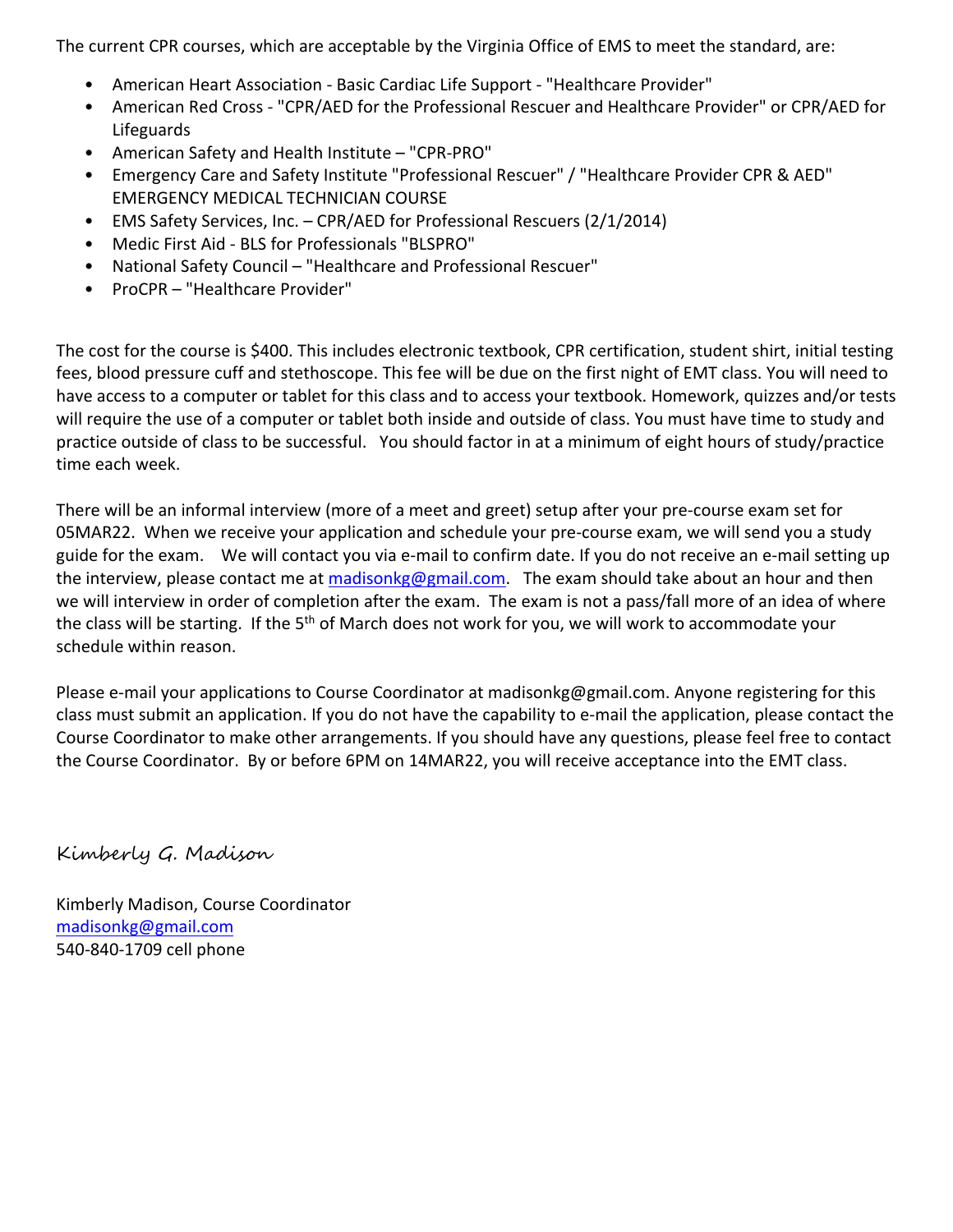### **EMT BASIC COURSE APPLICATION**

| Member of an agency? YES/NO; If YES which one? _________________________________                                                                                               |
|--------------------------------------------------------------------------------------------------------------------------------------------------------------------------------|
|                                                                                                                                                                                |
|                                                                                                                                                                                |
| I can attend the mandatory pre-course exam and short meet and greet with instructors.                                                                                          |
| _Yes or NO _________ Saturday 05MAR22 - 0900-completion                                                                                                                        |
| Please note if you need CPR you will need to select a different date from your CPR class                                                                                       |
| Do you have current certification in one of the listed CPR courses? Yes____ No____<br>If yes, attach a copy of your card to your application (Must be valid through July 2022) |
| If no, please check which class you will attend:<br>__ MON - 07MAR22 6PM until completion<br>__ WED - 09MAR22 6PM until completion                                             |
| <b>Please Answer:</b><br>Why do you want to take the NREMT class?                                                                                                              |
| Do you have time to put in time outside of class hours? (At least 8 hours/week)                                                                                                |
| What do you intend to do with your NREMT Certification once obtained?                                                                                                          |
| You are required to bring a tablet, iPad or computer brought to class for online activities. Any issue?                                                                        |
| Are you interested in volunteering with Spotsy Vol Rescue Squad or Fire Dept?                                                                                                  |
| My signature below certifies that I meet the minimum requirements listed on the information sheet.                                                                             |

Signed: \_\_\_\_\_\_\_\_\_\_\_\_\_\_\_\_\_\_\_\_\_\_\_\_\_\_\_\_\_\_\_\_\_\_ Date: \_\_\_\_\_\_\_\_\_\_\_\_\_\_\_\_\_\_\_\_\_\_\_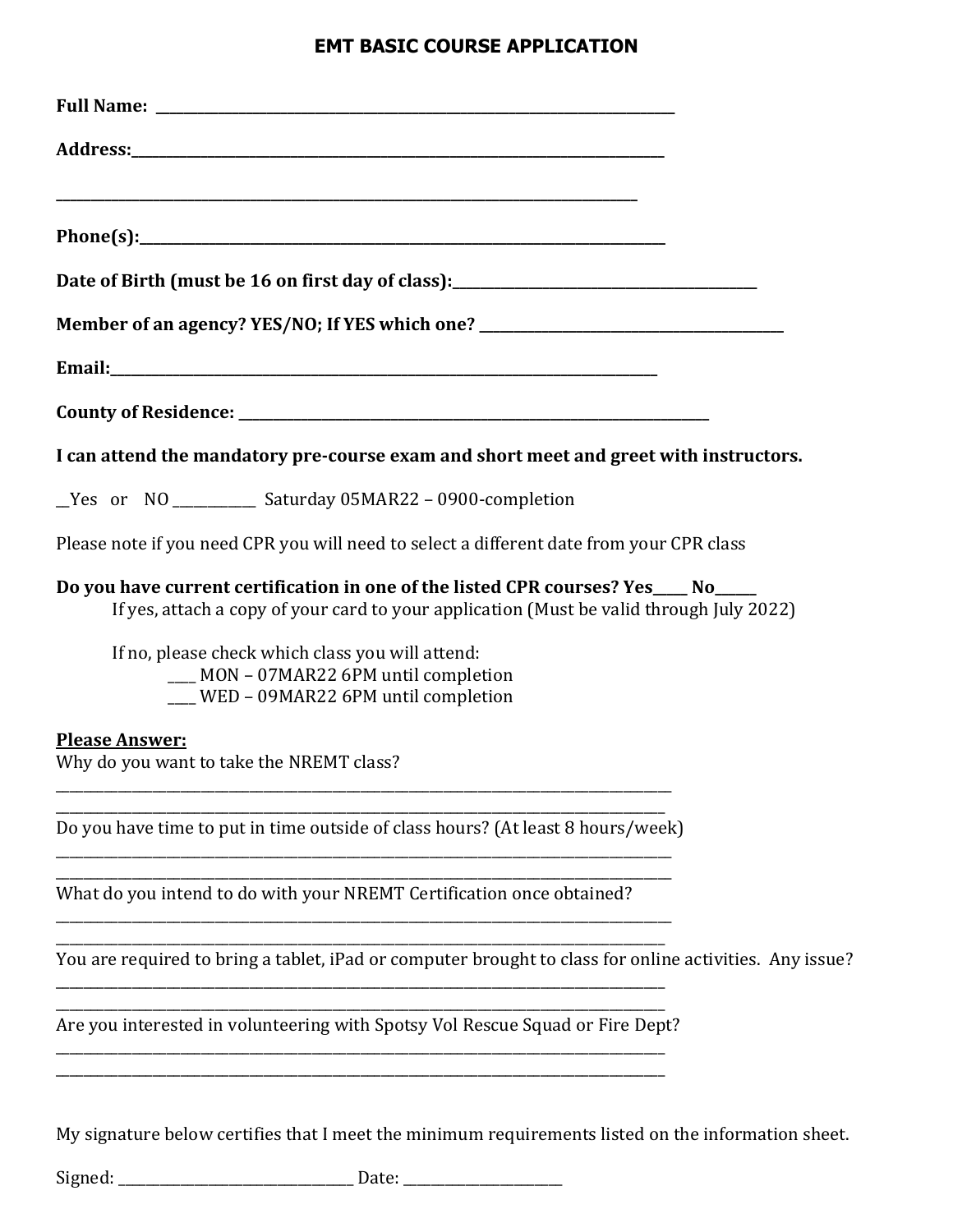#### *Spotsylvania Volunteer Rescue Squad EMT Course March 2022 – July 2022 (\*tentative, subject to change\*)*

| Unit       | Date/Day                                                                     | Time        | Topic                                                                                                                                         | <b>CH</b> | Instructor |  |  |  |
|------------|------------------------------------------------------------------------------|-------------|-----------------------------------------------------------------------------------------------------------------------------------------------|-----------|------------|--|--|--|
| Interviews | MAR 5th                                                                      | $9a-3p$     | Pre-Course Exam followed by<br>Interviews                                                                                                     |           |            |  |  |  |
| <b>CPR</b> | MAR 7th OR<br>MAR 9th                                                        | 6:00p-10p   | <b>CPR (Monday or Wednesday)</b><br>Only if you need CPR                                                                                      |           |            |  |  |  |
|            | Students notified no later than 6p on Monday 14MAR22 if you are in the class |             |                                                                                                                                               |           |            |  |  |  |
|            | MAR 21st<br>Monday                                                           | 6:30p-10p   | <b>Course Introduction and Overview</b><br><b>CISM</b>                                                                                        |           |            |  |  |  |
|            | MAR 23rd<br>Wednesday                                                        | 6:30p-10p   | EMS System &<br><b>Workforce Safety and Wellness</b>                                                                                          |           |            |  |  |  |
|            | MAR 28th<br>Monday                                                           | 6:30p-10p   | Medical, Legal and Ethical Issues                                                                                                             |           |            |  |  |  |
|            | MAR 30th<br>Wednesday                                                        | $6:30p-10p$ | <b>Communication &amp; Documentation</b><br><b>Practical Skill - Radios</b>                                                                   |           |            |  |  |  |
|            | APR 4th<br>Monday                                                            | 6:30p-10p   | <b>Infection Control</b>                                                                                                                      |           |            |  |  |  |
|            | APR 6th<br>Wednesday                                                         | $6:30p-10p$ | <b>Medical Terminology</b><br>The Human Body                                                                                                  |           |            |  |  |  |
|            | APR 9th<br>Saturday                                                          | 8:30a-5p    | <b>HAZMAT</b>                                                                                                                                 |           |            |  |  |  |
| perations  | APR 11th<br>Monday                                                           | 6:30p-10p   | Life Span Development<br><b>Lifting and Moving Patients</b><br><b>Patient Assessment</b>                                                      |           |            |  |  |  |
|            | APR13th<br>Wednesday                                                         | 6:30p-10p   | <b>Transport Operations</b><br>Vehicle Extrication & Special Rescue                                                                           |           |            |  |  |  |
|            | APR 18th<br>Monday                                                           | 6:30p-10p   | Team Approach<br>HELO OPS (TBD) / Review for OPS Test                                                                                         |           |            |  |  |  |
|            | APR 20th<br>Wednesday                                                        | 6:30P-10P   | <b>Terrorism Response and Disaster</b><br><b>MCIMI</b>                                                                                        |           |            |  |  |  |
|            | APR 23rd<br>Saturday                                                         | 08:30a-5p   | MCIM I - Tabletop<br><b>Practical:</b> Vitals signs / Lifting and<br>moving<br>Stretcher and Stair Chair                                      |           |            |  |  |  |
| Airway     | APR 25th<br>Monday                                                           | 6:30p-10p   | Operations Test (Ch 8, 38-41)<br><b>Practical Skill - Stretcher load / Stair</b><br><b>Chair</b>                                              |           |            |  |  |  |
|            | APR 27th<br>Wednesday                                                        | 6:30p-10p   | <b>Operations Retest</b><br><b>Practical Skill - Stretcher load / Stair</b><br><b>Chair</b><br><b>Patient Assessment</b><br>Airway Management |           |            |  |  |  |
|            | APR 30th<br>Saturday                                                         | 8:30a-5p    | <b>Practical:</b> Airway; Vital Signs; KING<br>LTD, Capnography ; Suctioning                                                                  |           |            |  |  |  |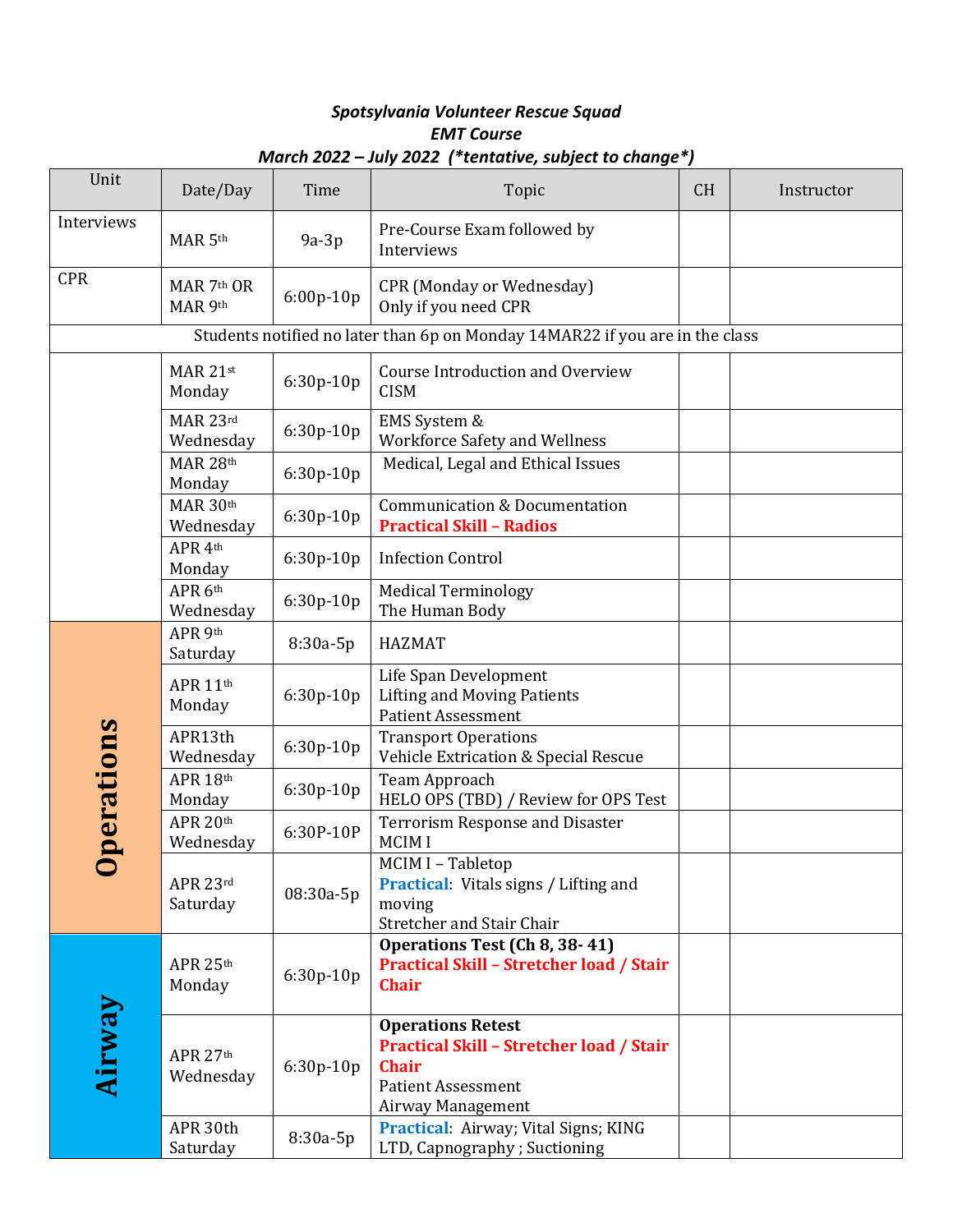| <b>Cardiology</b> | May 2nd<br>Monday            | 6:30p-10p   | <b>Operations Remediation Due</b><br><b>Respiratory Emergencies</b><br>Principles of Pharmacology                                                                            |  |
|-------------------|------------------------------|-------------|------------------------------------------------------------------------------------------------------------------------------------------------------------------------------|--|
|                   | MAY 4TH<br>Wednesday         | 6:30p-10p   | Airway Test (1-7, 10 & 15)<br><b>Practical Skill - Airway Skill Sheet</b><br>Shock<br><b>Research Project Topics Due</b>                                                     |  |
|                   | <b>МАҮ 9TH</b><br>Monday     | $6:30-10p$  | Airway Retest (1-7, 10 & 15)<br><b>Practical Skill - Airway Skill Sheet</b><br><b>Cardiovascular Emergencies</b>                                                             |  |
|                   | <b>MAY 11TH</b><br>Wednesday | 6:30p-10p   | <b>Airway Remediation Due</b><br>BLS Resuscitation lecture and practice                                                                                                      |  |
|                   | <b>MAY 14TH</b><br>Saturday  | 8:30a-5p    | Practical: EKG, Cardiac Assessment<br>Cardiac Arrest Management, Airway<br>Assist, Medication admin, Intro to<br>medical/trauma assessment                                   |  |
|                   | <b>MAY 16TH</b><br>Monday    | 6:30p-10p   | Cardiology Test (Ch 12-14, 17)<br><b>Practical Skill - IM / IH Med Admin</b>                                                                                                 |  |
|                   | <b>MAY 18TH</b><br>Wednesday | 6:30p-10p   | <b>Cardiology Retest</b><br><b>Practical Skill - IM / IH Med Admin</b><br>Trauma Overview<br>Bleeding & Shock                                                                |  |
|                   | MAY 21st<br>Saturday         | 8:30a-10p   | <b>Practical(s):</b> Splinting, Bleeding &<br>Shock, Backboard; Airway                                                                                                       |  |
|                   | MAY 23rd<br>Monday           | $6:30p-10p$ | <b>Cardiology Remediation Due</b><br>Soft Tissue Injuries<br>Face and Neck Injuries                                                                                          |  |
| $\sigma$          | MAY 25th<br>Wednesday        | 6:30p-10p   | Head and Spinal Injuries<br><b>Chest Injuries</b>                                                                                                                            |  |
| <b>Caum</b>       | <b>JUN</b> 1st<br>Wednesday  | 6:30p-10p   | Abdominal and GU<br><b>Environmental Injuries</b>                                                                                                                            |  |
|                   | JUN 4th<br>Saturday          | 8:30a-5p    | Orthopedic Injuries<br><b>Practical:</b> Splinting, Spinal<br>Immobilization, Trauma Assessment,<br>Bleeding Control,<br><b>***First five (5) patient contacts</b><br>due*** |  |
|                   | JUN 6th<br>Monday            | 6:30p-10p   | Trauma Test (Ch 25-33)<br><b>Practical Skill - TQ Placement or</b><br><b>Splinting</b>                                                                                       |  |
|                   | JUN 8th<br>Wednesday         | 6:30p-10p   | <b>Trauma Retest</b><br><b>Practical Skill - TQ Placement or</b><br><b>Splinting Medical Overview</b><br>Neurologic Emergencies                                              |  |
|                   |                              |             |                                                                                                                                                                              |  |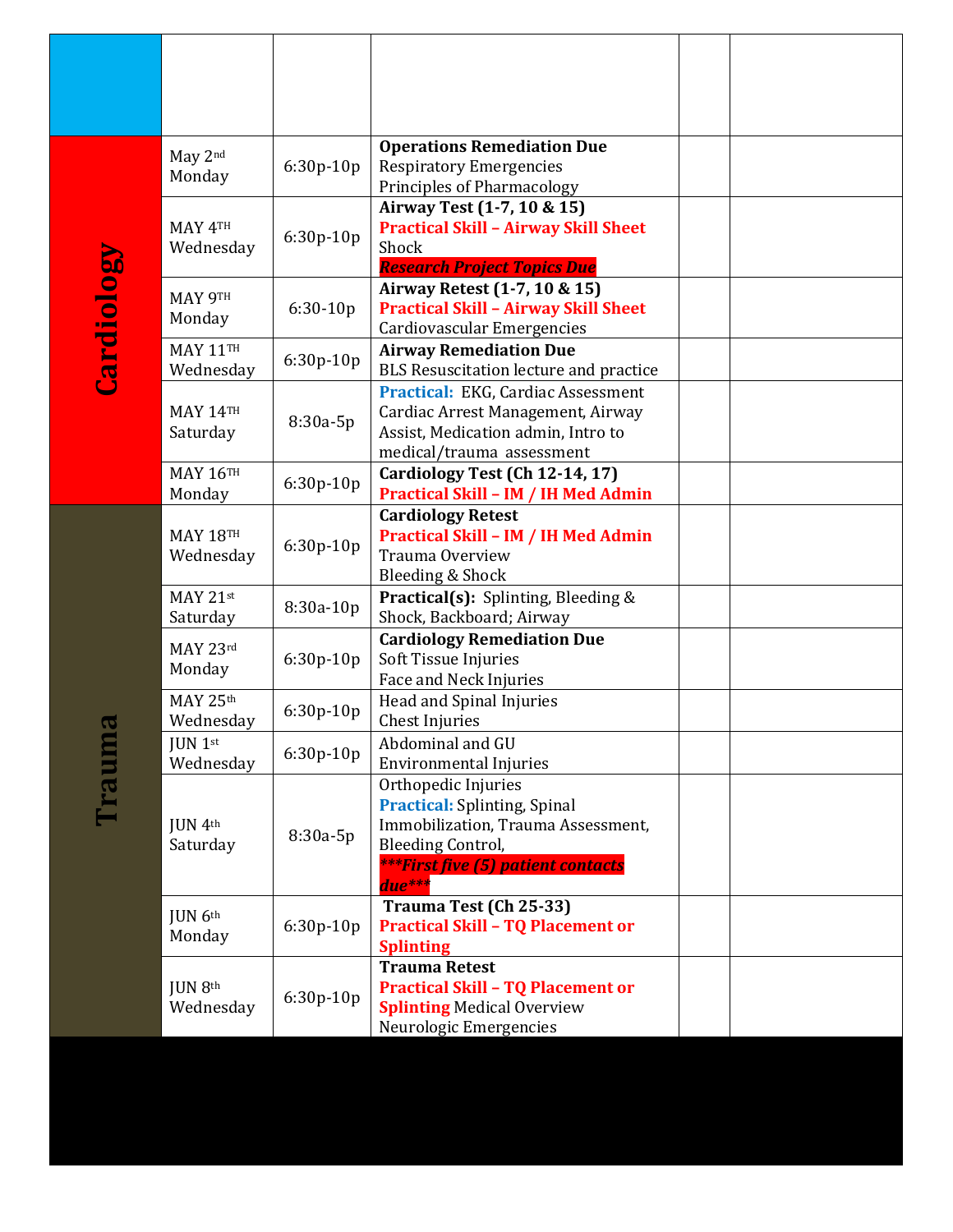| Medica  | JUN 13 <sup>th</sup><br>Monday      | 6:30p-10p  | <b>Trauma Remediation Due</b><br>GI and Urologic<br>Endocrine & Hematologic,                                                                                 |  |
|---------|-------------------------------------|------------|--------------------------------------------------------------------------------------------------------------------------------------------------------------|--|
|         | <b>JUN 15th</b><br>Wednesday        | 6:30p-10p  | <b>Immunologic Emergencies</b><br>Toxicology<br>Psychiatric Emergencies<br><b>Trauma and Medical Assessments</b><br><b>Due</b>                               |  |
|         | JUN 18 <sup>th</sup><br>Saturday    | 8:30a-5p   | <b>Practical: Patient restraint, Neuro</b><br>Assessments, Immunological<br>Assessments, Medical Assessments and<br><b>Endocrine Assessments</b>             |  |
|         | JUN 20th<br>Monday                  | 6:30p-10p  | <b>Medical Test (Ch 15, 18-23)</b><br><b>Practical Skill - Checking a FSBS /</b><br><b>BEFAST</b>                                                            |  |
|         |                                     |            | Homestretch  All 10 Patient contacts, ICS 100, 200, 700 and 800 and Research Projects are all due                                                            |  |
|         |                                     |            | soon. Medical and Trauma Assessments should have been submitted.                                                                                             |  |
| OB/Peds | JUN 22nd<br>Wednesday               | 6:30P-10P  | <b>Medical Retest</b><br><b>Practical Skill - Checking a FSBS /</b><br><b>BEFAST</b><br><b>GYN</b> Emergencies<br><b>OB</b> and Neonate Care                 |  |
|         | JUN 25 <sup>th</sup><br>Saturday    | 8:30a-5p   | Practical: MCIM, Wilderness Rescues,<br><b>Environmental Assessments</b><br>*****AT RRTC******<br>***ICS 100, 200, 700 and 800 are due<br>$**$               |  |
|         | JUN 27 <sup>th</sup><br>Monday      | $6:30p-5p$ | <b>Medical Remediation Due</b><br>Pediatrics                                                                                                                 |  |
|         | JUN 29th<br>Wednesday               | 6:30P-10P  | Geriatrics<br><b>Special Populations</b>                                                                                                                     |  |
|         | JUL <sub>6th</sub><br>Wednesday     | 6:30p-10p  | Practical: OB Assessments, Childbirth,<br><b>Newborn Assessments</b>                                                                                         |  |
|         | JUL 9th<br>Saturday                 | 8:30a-5p   | <b>Practical: Final Psychomotor Practice</b>                                                                                                                 |  |
|         | JUL 11th<br>Monday                  | 6:30P-10P  | OB/PEDS Test (Ch 24, 34, 35)<br><b>Practical Skill - Perform an APGAR /</b><br><b>Assist with Complicated delivery</b>                                       |  |
|         | $JUL$ 13 <sup>th</sup><br>Wednesday | 6:30P-10P  | <b>OB/PEDS Retest</b><br><b>Practical Skill - Perform an APGAR /</b><br><b>Assist with Complicated delivery</b><br><b>Final Review Psychomotor/Cognitive</b> |  |
|         | JUL 16 <sup>th</sup><br>Saturday    | 8:30a-5p   | <b>Final ("State") Psychomotor</b><br><b>FISDAP Cognitive Exam</b><br>*** All ten (10) patient contacts due***                                               |  |
|         | $JUL$ $18th$<br>Monday              | 6:30P-10P  | <b>OB/PEDS Remediation Due</b><br><b>Research Projects Due</b><br><b>Last Day Paperwork</b><br><b>FISDAP Cognitive/Psychomotor</b><br>(Retest)               |  |
|         | $JUL$ $20th$<br>Wednesday           | 6:30P-10P  | <b>FISDAP Cognitive/Psychomotor</b><br>(Retest)                                                                                                              |  |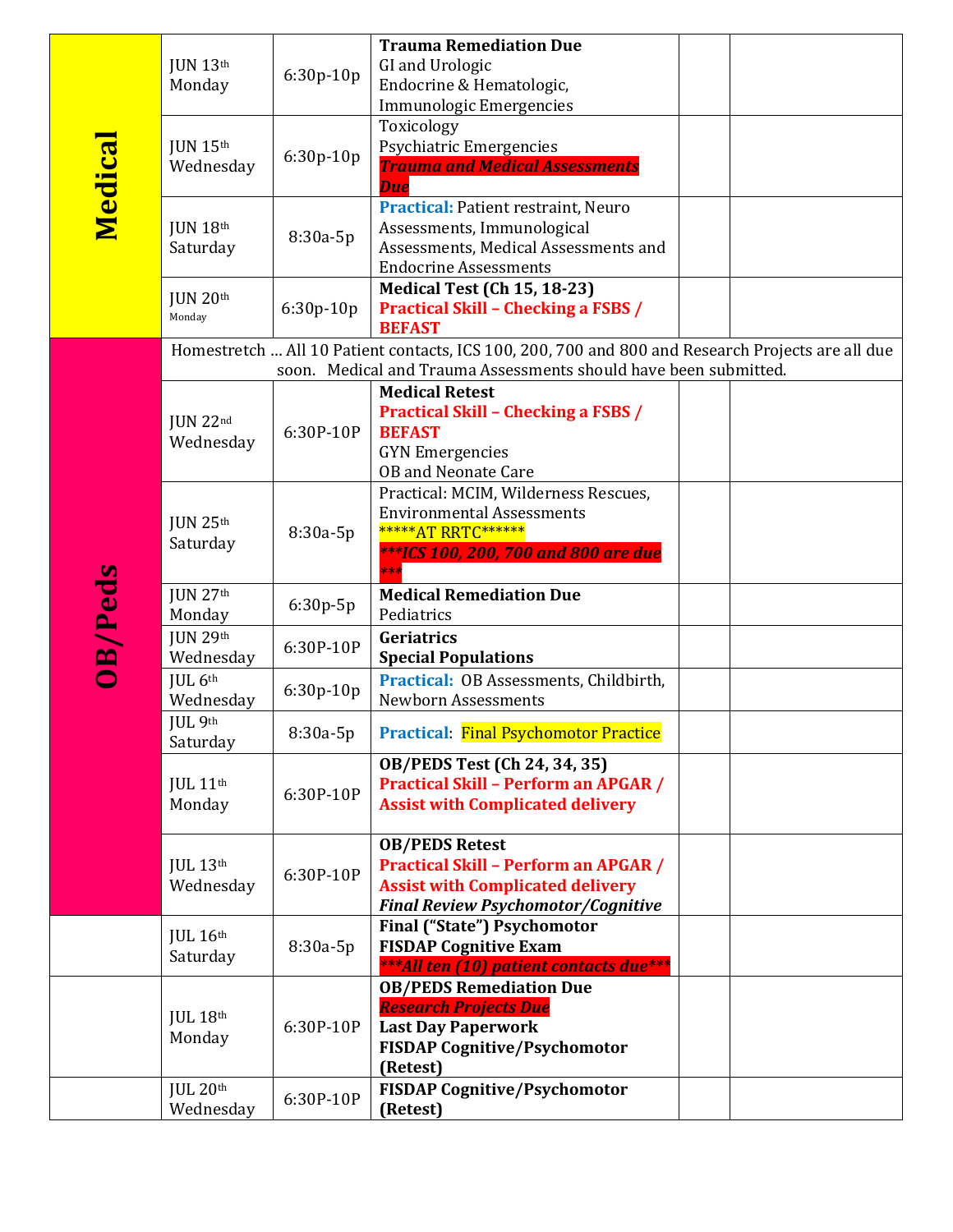### **Attendance Policy – CoVID Update**

Attendance and participation in class in vital for the student's ultimate success in the program. Per the class rules, the student cannot be absent for than eight (8) classes. This equals 10% of the overall class, and counts night classes as one (1), and full day classes as three (3). Should a student be more than 20 minutes late to class, they will be considered absent for the entire class. The tardy student will be allowed to participate in the remainder of the class. Should a student approach the limit of missed class, notification of such and a meeting with the Lead Instructor will be held to discuss the absences and ways to limit further instances. Make-up classes are NOT offered.

With current conditions necessitating quarantines to reduce spread of infectious pathogens, and desire of the Program to not punish students missing class for following the infection control plan, exceptions will be made. If a student has been informed of a need to quarantine, they are to contact the Lead Instructor as soon as possible to arrange for distance learning. This may be accomplished by use of video conference programs such as Meetings®, Zoom®, etc. Some classes with hands-on skills will not allow this distance learning, this does not excuse the student from understanding the material.

If quarantine prevents a student from in-person attendance for an exam, the student will be allowed to take the exam at home. This carries the additional requirements of a video conference program to be used to monitor the student taking the exam at all times. The student will be required to take the exam at the same time as the in-class students.

To return to class, the student will have to meet the current requirements as laid out by the Spotsylvania County Infection Control Plan. These requirements are constantly changing and the student is encouraged to reach out to the Lead Instructor to make sure they are following the current policy.